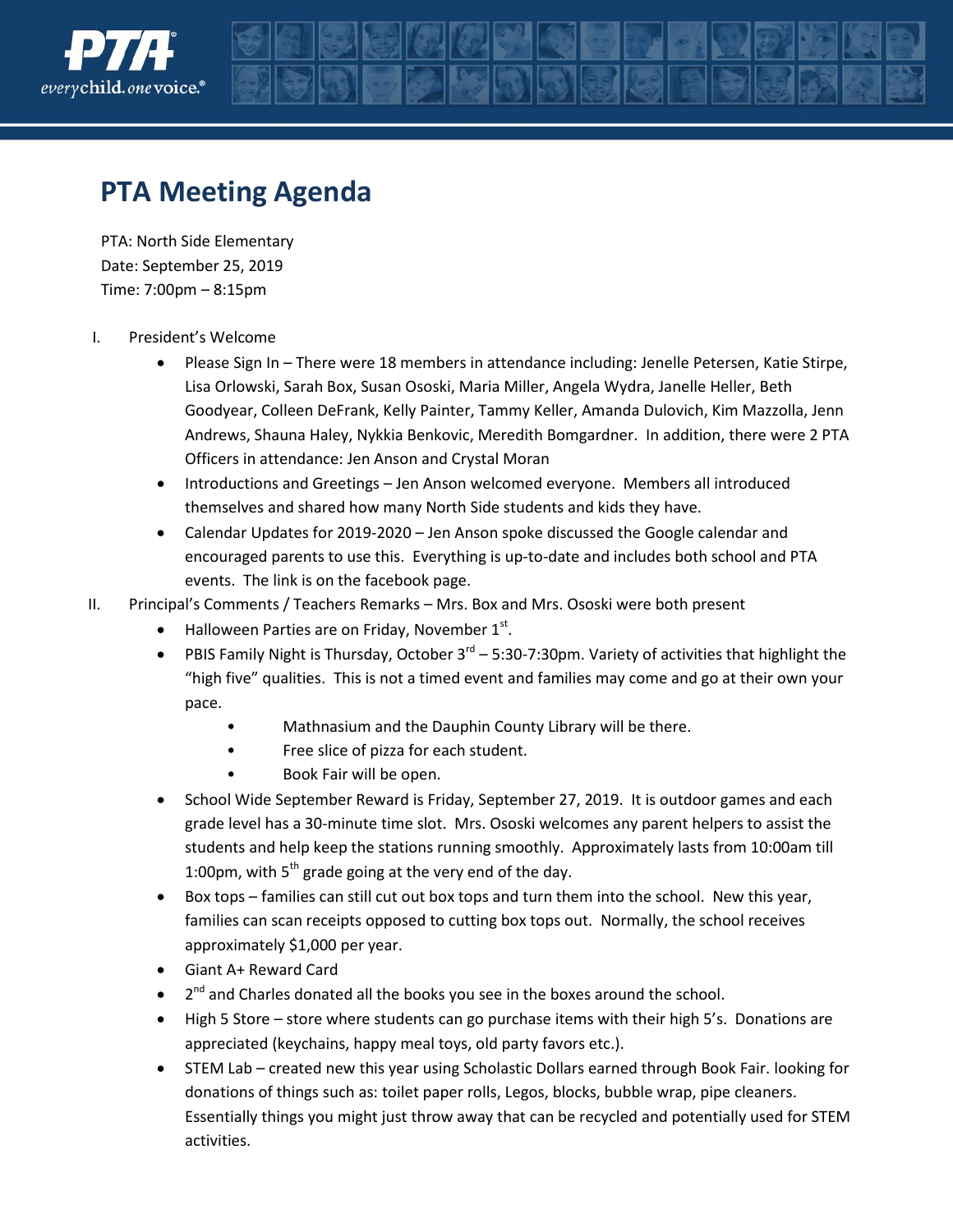- III. Approval of Meeting Minutes from April 2019 Colleen DeFrank motioned to approve the minutes. Janelle Heller seconded that motion.
- IV. Membership Report- Director of Membership- Michelle Heinbaugh was not present. Jen Anson noted that the \$5 you pay to be a member; the PTA does not keep. It goes to the state.
- V. Budget Report- Treasurer- Kristen Hanford was not present. Jen Anson noted there is approximately \$14,600 in bank account.
- VI. Vice President Report- Melissa Kurmakov (Vice President) was not present.
- VII. Past Events and/or Programs Report
	- Teacher Appreciation: Kim Ramberger & Lindsay Moawad not present. Jen Anson spoke about the event.
		- Held in May
		- Different theme each year
		- Parent donations needed
	- Field Day: Dr. Eldred runs this event.
		- Parents were able to volunteer for the obstacle course and to hand out water/popsicles.
		- This year's format will most likely be the same.
	- June Jubilee: Jenn Andrews, Andrea Cavoli, Amanda Dulovich, Jamie Tum
		- Always held day before last day of school.
		- Last year's theme was Luau and was successful.
		- This year theme is not yet chosen.
	- Ice Cream Social: Jen Anson
		- Ran out of ice cream at the very end and some families were expecting an actual sundae bar based on picture and name. Discussion was had as to whether we should go back to the way it was done prior – ice cream sundae bar. After weighing pros and cons decision was made to change name (e.g. popsicle party or frozen treats) so parents/students were not disappointed.
	- Coupon Books: Kristen Hanford not present.
	- Noodles & Company Spirit Night: Michelle Heinbaugh-not present.
- VIII. Upcoming Events
	- Book Fair: Jen Anson & Meredith Bomgardner
		- Set-up Friday morning @ 9:15. Again this year, the PTA will be giving a free book (up to \$10) to each student. A time to sign up sheet went out to all parents to help. Badges are required.
	- Dudes and Donuts: Julie Clemens & Rick Heinbaugh not present.
		- It is next Thursday and Friday (October  $3^{rd}$  and  $4^{th}$ ). Mrs. Box opened a discussion about making the name more all-inclusive. Names such as Breakfast with Buddies or Pastries with Parents were suggested. No definite decision was made on a name change.
	- Super Male Readers Colleen DeFrank October  $3^{rd}$  and  $4^{th}$ . More volunteers needed. A volunteer badge is required.
	- Picture Day: Ali Simpson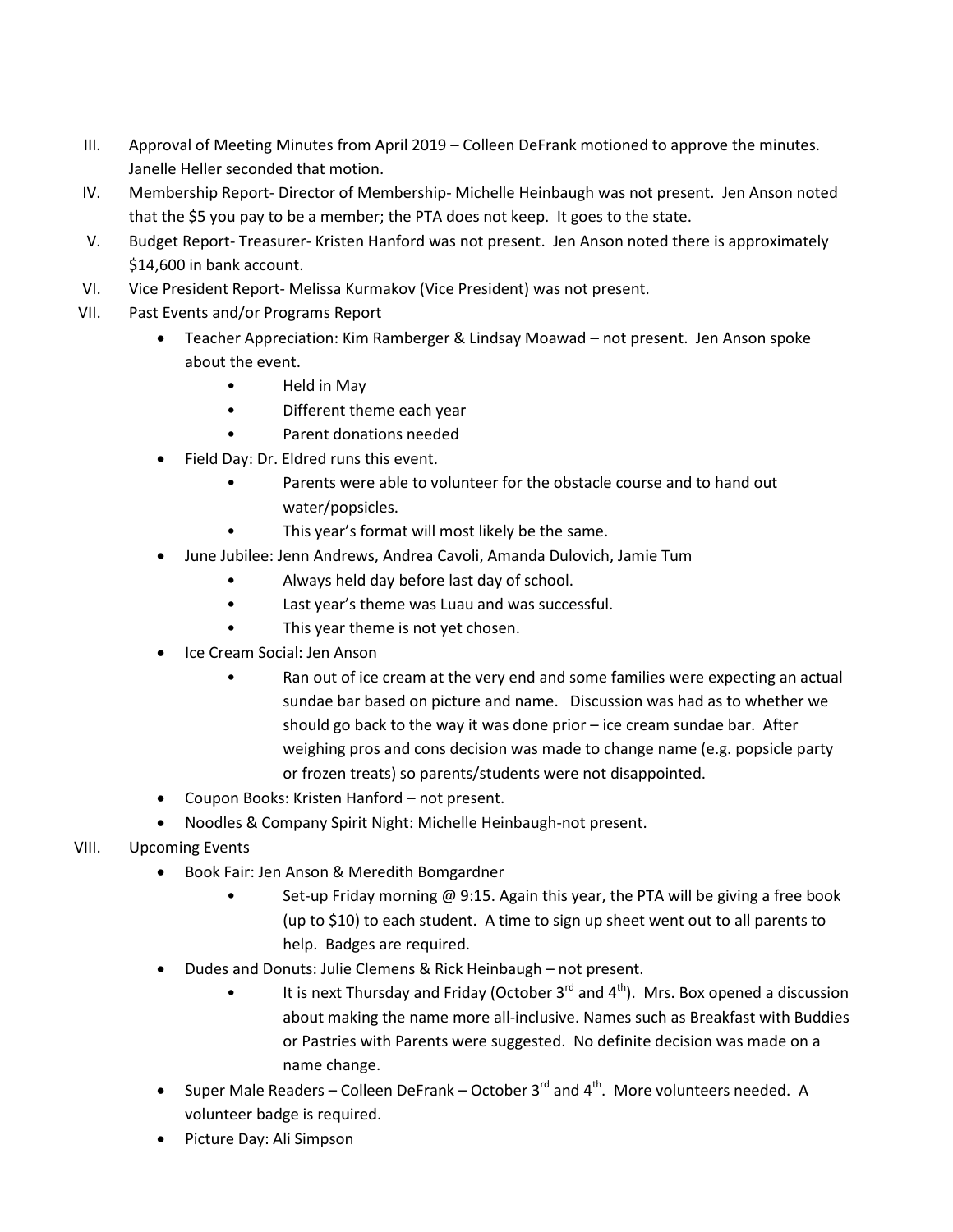

- Picture day is Friday, October  $11<sup>t</sup>$
- New picture company is being used this year. It was noted by a member if you have multiple students in the district, there is a family code that will provide a discount for additional children.
- R&K Sub Sale: Crystal Moran & Amanda Dulovich
	- The delivery date changed to Wednesday, October 30<sup>th</sup> since Trick-or-Treat is now on October 31<sup>st</sup>. Flyers and order forms will be sent home the first or second week in October. All orders will be due by Monday, October 21<sup>st.</sup> More subs/pretzels sandwiches will probably be offered on the order from this year.
- Chik-Fil-A Spirit Week: Michelle Heinbaugh October  $14^{th}$  thru  $17^{th}$
- $\bullet$  5<sup>th</sup> Grade Chorus Performance @ Hershey Bear Game. Hershey Bear tickets will be sold like the Senator tickets were sold last year. If you don't want to go to the game November 3<sup>rd</sup>, you can buy a voucher for another game. Sale will probably begin in October.
- Dave & Buster Power Card Sale: Michelle Heinbaugh not present
	- Once again, the PTA will be having a Power Card Sale. The sale will begin before Christmas. Benefits of purchasing a card is you do not need to pay \$5 activation fee. Jen Anson approximates we made \$1300-\$1400 last year.

## IX. New Business

- Open Chair and/or Committee Member Positions
	- BINGO Night Chair & Committee Members needed: Michelle Heinbaugh is past chair but is looking to step down. Michelle will help transition someone. Beth Goodyear was a committee member last year and would be willing to help. If nobody is willing to step up and chair event, it may be eliminated.
	- Skating Party Chair Position: Shauna Haley will be new chair.
	- 5<sup>th</sup> Grade Party Chair & Committee Members needed. Jen Anson will have a meeting with parents where she can hand everything over to new chair.
	- North Side Pride T-Shirts Co-Chair for T-Shirts & for Sponsors needed
	- Ice Cream Social Co-Chair needed
	- Book Fair Chair & Committee Members need more members. Angela Wydra will help.
- Clarifying Fundraisers PTA tries to do fundraisers that give parents an opportunity to buy something not just give money. A member spoke that from an outsider perspective, she thinks what we offer is good. We were able to drop budgets on things by asking for family donations.
- Assembly Ideas
	- Ag Lab will not be at North Side this year. It cost approximately \$3,500. PTA is offering that amount for a different assembly. Jen Anson and Mrs. Box will talk at a later time about ideas.
- Field Trip Letter The PTA is going to make one field trip letter this year for all teachers to hand out. PTA now asks for a \$5 donation to cover the increasing cost of field trips. Suggestion was made to have a spot where parents can check and donate additional money if they desire. All students go on field trip regardless if they bring in their \$5.